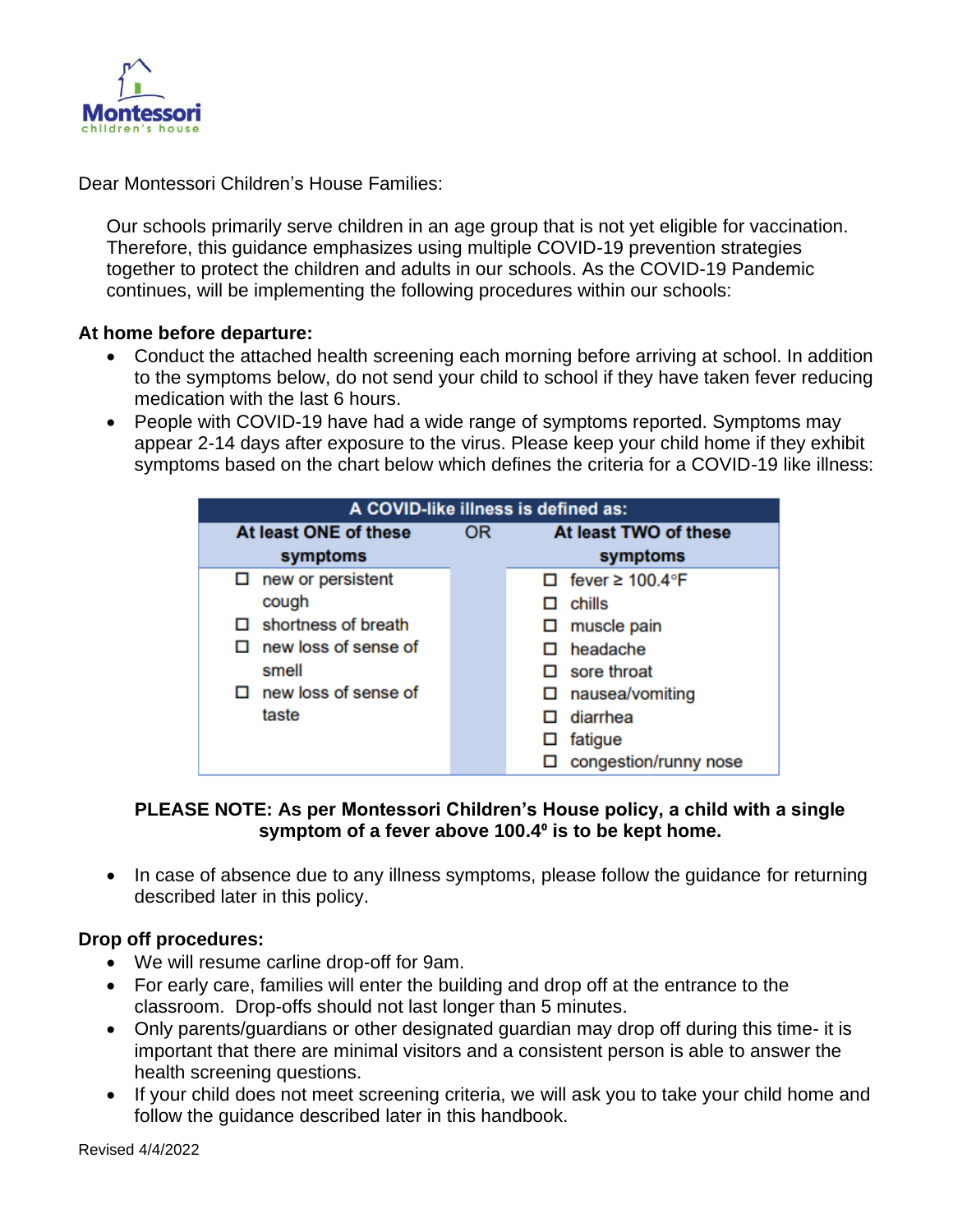• Please maintain 6 ft social distancing in the parking lot while awaiting your child's check in.

# **When arriving for pick-up:**

- Carline will be available for mid-day and 3pm pick-up times.
- Only parents/guardians or other designated guardian may pick up during this time- it is important that there are minimal visitors.
- Families will enter the building to pick up children from after-care. Families should wait at the entrance to the classroom while the teacher brings the child to the family.
- Please remember to social distance when you are picking your child up at the school.

#### **Personal items:**

- For nappers, bring clean nap linens in plastic non-porous bag on the first day, then the nap linens will remain in the building and sent home at the end of each week to be laundered.
- Children's clothes will be changed if soiled even just a little- so please have plenty of complete, spare changes of clothes available at the school. We are recommending 4 changes toddlers (more if potty training).

## **Self-Care and Self-reporting:**

• Please be diligent regarding self-care- minimizing outings, handwashing often and sanitizing to prevent the spread of germs.

**DIRECT EXPOSURE:** If your child has had direct exposure to someone who has been diagnosed with COVID-19, please notify us immediately. Direct exposure is defined as being within 6 feet of the individual who tests positive for COVID-19 for a cumulative total of 15 minutes or more over a 24-hour period. Persons who test positive are considered infectious 48 hours before the onset of symptoms. Persons testing positive but who do not have symptoms are considered infectious 2 days after exposure (if known) or starting 2 days before test date (if exposure is unknown).

# If You Test Positive for COVID-19 (Isolate)

#### **Everyone, regardless of vaccination status.**

- If you are age 2yrs and older, stay home for 5 days. You may return after 5 days if you can consistently wear well-fitting masks; remained symptom free, or fever has ended and symptoms have improved.
	- *Fever is considered ≥100.4°F*
- If you are under the age of 2, OR older but CANNOT CONSISTENTLY WEAR A WELL-FITTED MASK, you will need to stay home for 10 days.
- Siblings are no longer required to stay home from the center during this time as long as they can follow the guidance for EXPOSED individuals.
- **Positive individuals MAY end the home isolation following the above guidance. However, to return to center, after the home isolation of 5 days/10 days for children under 2 - MUST** provide a written doctor's note or a negative test result signed and verified by a physician or nurse practitioner (CRNP) clearing them to return to the childcare facility. A self-kit home test should be signed and verified by a physician, CRNP or by a pharmacist testing site operating with CLIA Certificate of Waiver or Certificates of CLIA Compliance, such as a CVS or Minute Clinic.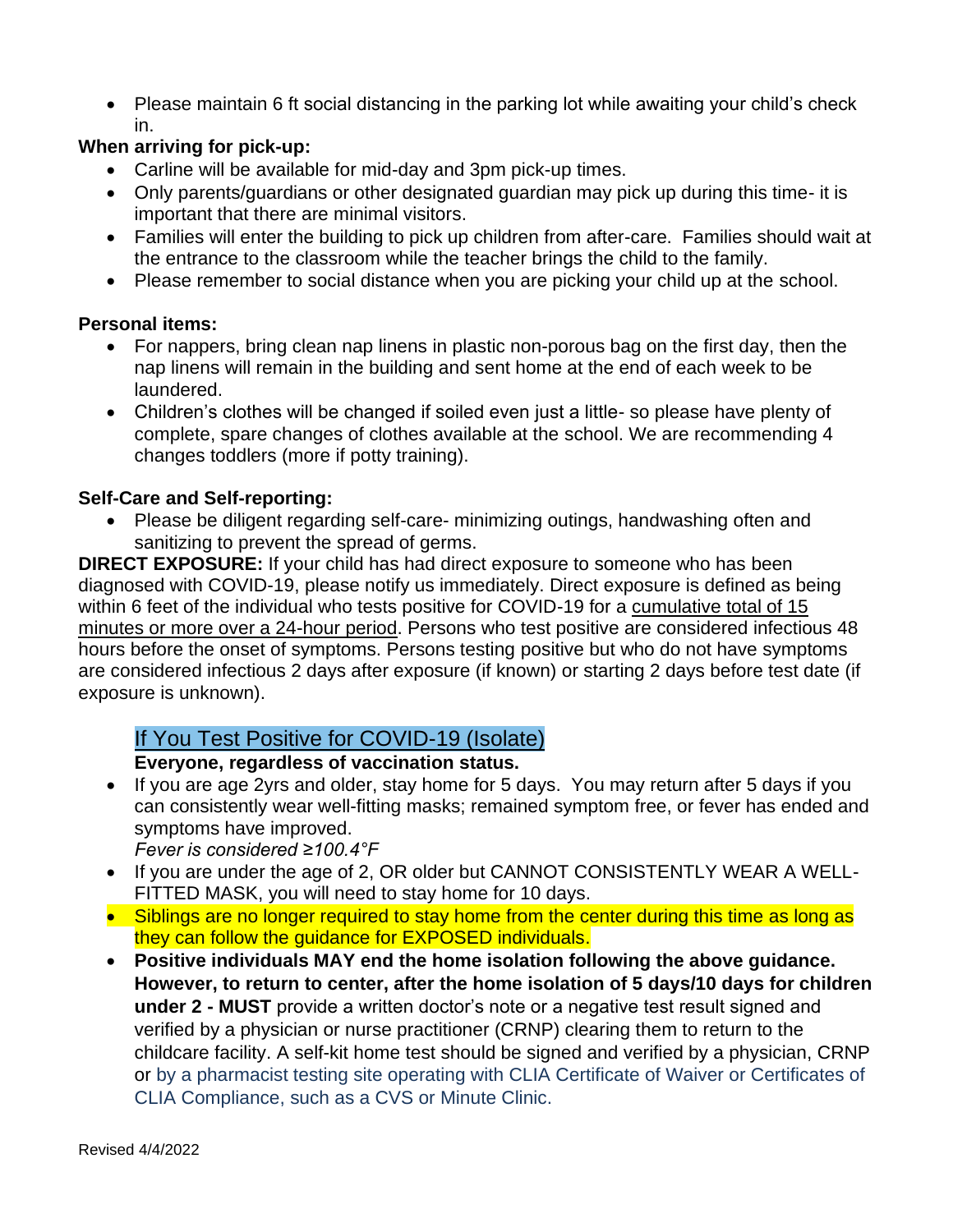# If You Were Exposed to Someone with COVID-19

| If you:                           | Wear a well fitted mask around others for<br>$\bullet$<br>10 days. No need to stay home. |
|-----------------------------------|------------------------------------------------------------------------------------------|
| Completed the primary series of   | Test on day 5, if possible.<br>$\bullet$                                                 |
| available vaccines according to   | For children under 2yrs old OR older but<br>$\bullet$                                    |
| current CDC quidance              | who are not able to keep the mask on                                                     |
| <b>OR</b>                         | consistently throughout the day will stay                                                |
| Have had COVID-19 within          | home for 7 days with testing on the 5 <sup>th</sup> day                                  |
| 90 days from the date of          | or after and return on the 8 <sup>th</sup> day with                                      |
| exposure                          | negative test. OR stay home for 10 days                                                  |
|                                   | with no testing and return on the 11 <sup>th</sup> day.                                  |
| *Individuals are considered fully |                                                                                          |
| vaccinated 14 days after the      | If you develop symptoms get a test and stay                                              |
| completed primary series and/or   | home. See the symptom chart on pg1.                                                      |
| booster                           |                                                                                          |
|                                   | For Household Close Contact, test on day 5                                               |
|                                   | from the ending date of the positive individual's<br>quarantine if possible.             |

| If You Were Exposed to Someone with COVID-19 (Quarantine) |                                                                                                                                                                                                                                                                                                                                                                                                                                              |  |
|-----------------------------------------------------------|----------------------------------------------------------------------------------------------------------------------------------------------------------------------------------------------------------------------------------------------------------------------------------------------------------------------------------------------------------------------------------------------------------------------------------------------|--|
| If you:<br>Are unvaccinated                               | For children who are age 2 and up and<br>$\bullet$<br>able to wear masks: Stay home for 5<br>days. Return on the 6 <sup>th</sup> day if remained<br>asymptomatic and wear a well fitted<br>mask for 5 additional days. Test on day<br>5 if possible.<br>For children under 2yrs old OR older but<br>who are not able to keep the mask on<br>consistently throughout the day will stay<br>home for 7 days with testing on the 5 <sup>th</sup> |  |
|                                                           | day or after and return on the 8 <sup>th</sup> day<br>with negative test. OR stay home for 10<br>days with no testing and return on the                                                                                                                                                                                                                                                                                                      |  |
|                                                           | $11th$ day<br>Siblings are not required to stay home<br>from the center during this time Any                                                                                                                                                                                                                                                                                                                                                 |  |
|                                                           | If you develop symptoms get a test and stay<br>home. See the symptom chart on pg1.                                                                                                                                                                                                                                                                                                                                                           |  |
|                                                           | For Household Close Contact, test on day 5<br>from the ending date of the positive individual's<br>quarantine if possible.                                                                                                                                                                                                                                                                                                                   |  |

If a doctor has diagnosed your child's symptoms as being unrelated to COVID-19, and has cleared your child to return to school, the medical professional MUST provide a doctor's note, stating "*\_\_\_\_\_\_\_\_was seen in the office and was evaluated for \_\_\_\_\_\_\_\_\_\_\_. The child does NOT have Covid-19 and safe to return to a group care."*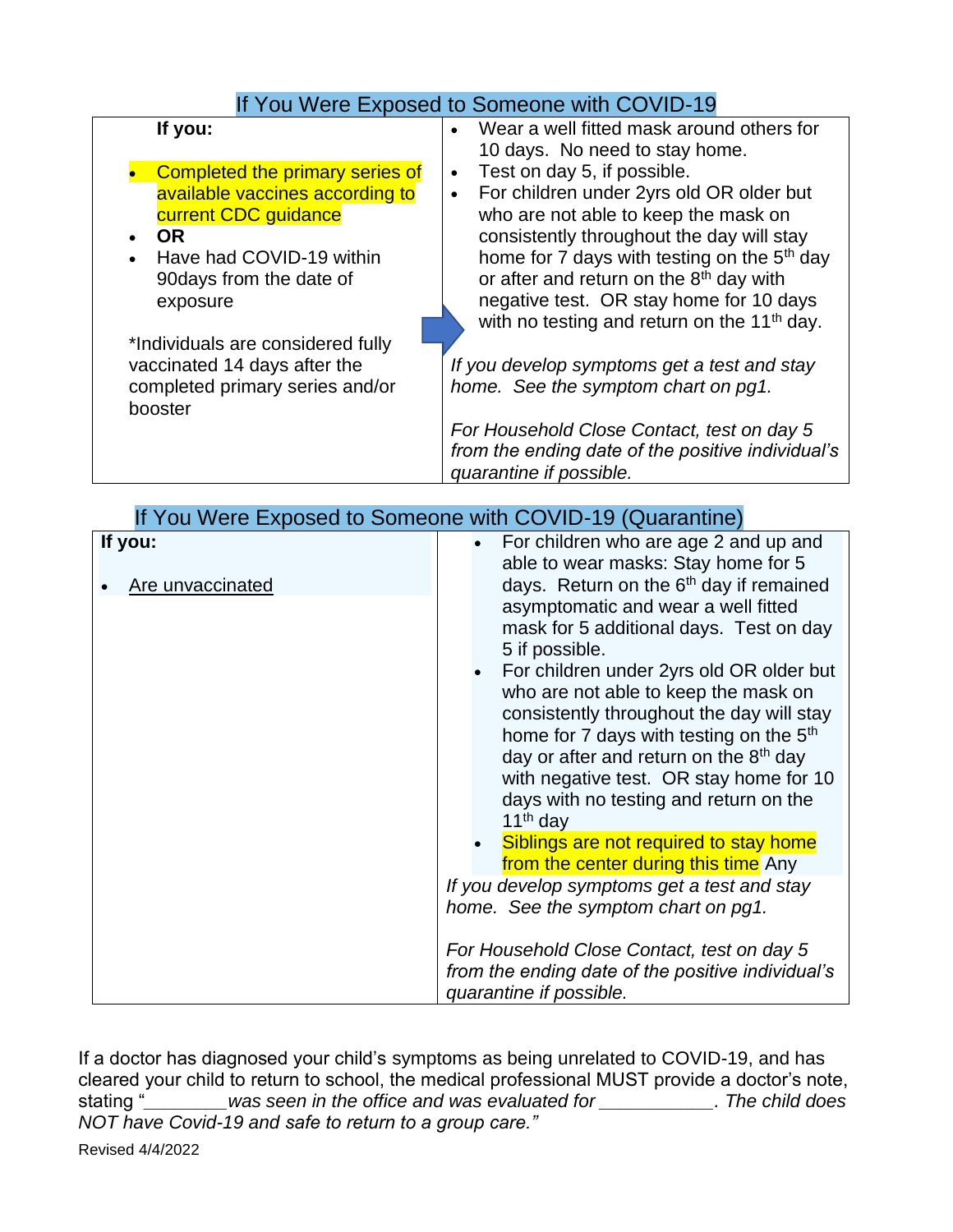- In the event of a confirmed positive COVID-19 case within the school, the school follow local CDC and Health Department guidance for proper cleaning and disinfecting.
- In the event a self-quarantine due to symptoms and/or positive case is necessary: All absent days will be considered an "LOA" and a 'freeze' will be placed on billing. Any tuition already paid will be held as a credit for your return.
- In the event of any possible emergency closures going forward (for any reason—weather, pandemic, etc): Tuition will be due as usual for any emergency closures. Emergency closures will be charged for no more than 15 days total in a school year, and no more than 3 consecutive days. If a closure extends beyond 3 consecutive days, tuition paid will be held as a credit to be applied upon re-opening.

#### **Travel Restrictions:**

With frequent updates in the CDC guidance, please check the PA orders for your upcoming travels and follow the guidance.

#### **Changes to routines and environment:**

• Beginning March 28, 2022

INDOORS:

–When the county-wide transmission level is "low," masks will be optional for all individuals when indoors.

\*Mask-optional guidance may be revised at any time at the discretion of the organization and/or in accordance with any newly issued guidance.

#### OUTDOORS:

---When the county-wide transmission level is "low" or "medium," masks will be optional for all individuals when outdoors.

\*Mask-optional guidance may be revised at any time at the discretion of the organization and/or in accordance with any newly issued guidance.

- Information on current county-wide transmission levels can be found here: CDC COVID Data [Tracker: County View](https://covid.cdc.gov/covid-data-tracker/#county-view?list_select_state=Pennsylvania&data-type=CommunityLevels&list_select_county=42091)
- We will not be warming lunches to reduce the handling of children's food. Please send your child's lunch ready to eat.
- A mask/face covering will be removed when we notice the child is having difficulty breathing or unreliable due to constant touching. The mask/face covering will be stored in plastic or paper bags during non-use.
- If/When masks are again required, no masks will be worn at nap, snack and meal times.
- Families are asked to keep an extra mask available for their child in cases of exposure to a COVID-positive case and/or if symptoms develop during the school day.
- Consistent grouping will be maintained in each classroom to the maximum extent possible with limited mixing between classroom groups.
- Social distancing will be encouraged and attempted in the classroom and on the playground.
- Children will be placed 3-6 feet apart during nap time with children laying in a head-to-toe fashion to cut down on the spread of germs.
- Children will wash hands frequently throughout the day and may use hand sanitizer under appropriate circumstances- if age eligible.